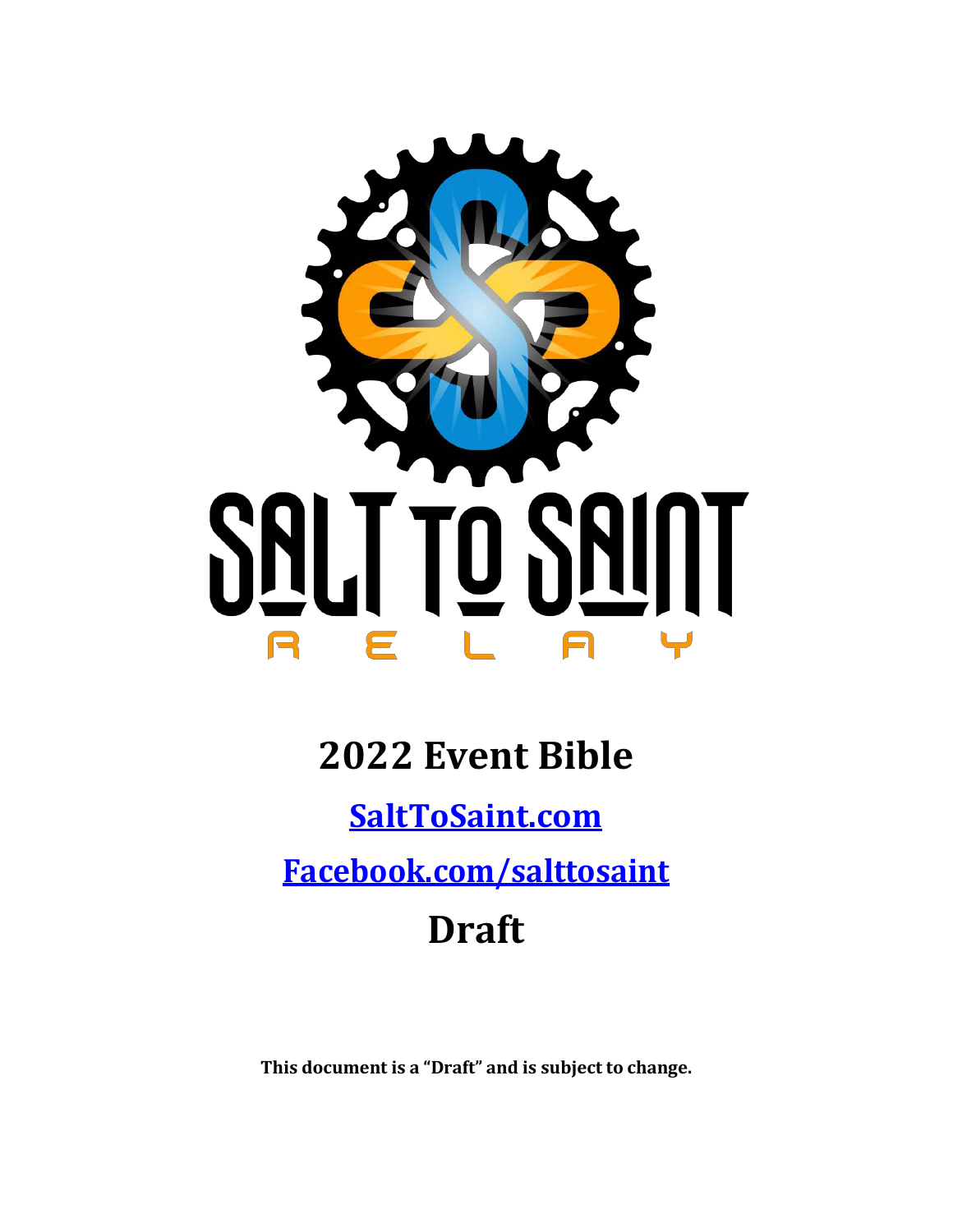## **Table of Contents**

#### **Table of Contents**

| 1.             |
|----------------|
| 2.             |
| 3.             |
| $\mathbf{4}$   |
|                |
| 1 <sup>1</sup> |
|                |
|                |
|                |
|                |
|                |
|                |
|                |
|                |
|                |
|                |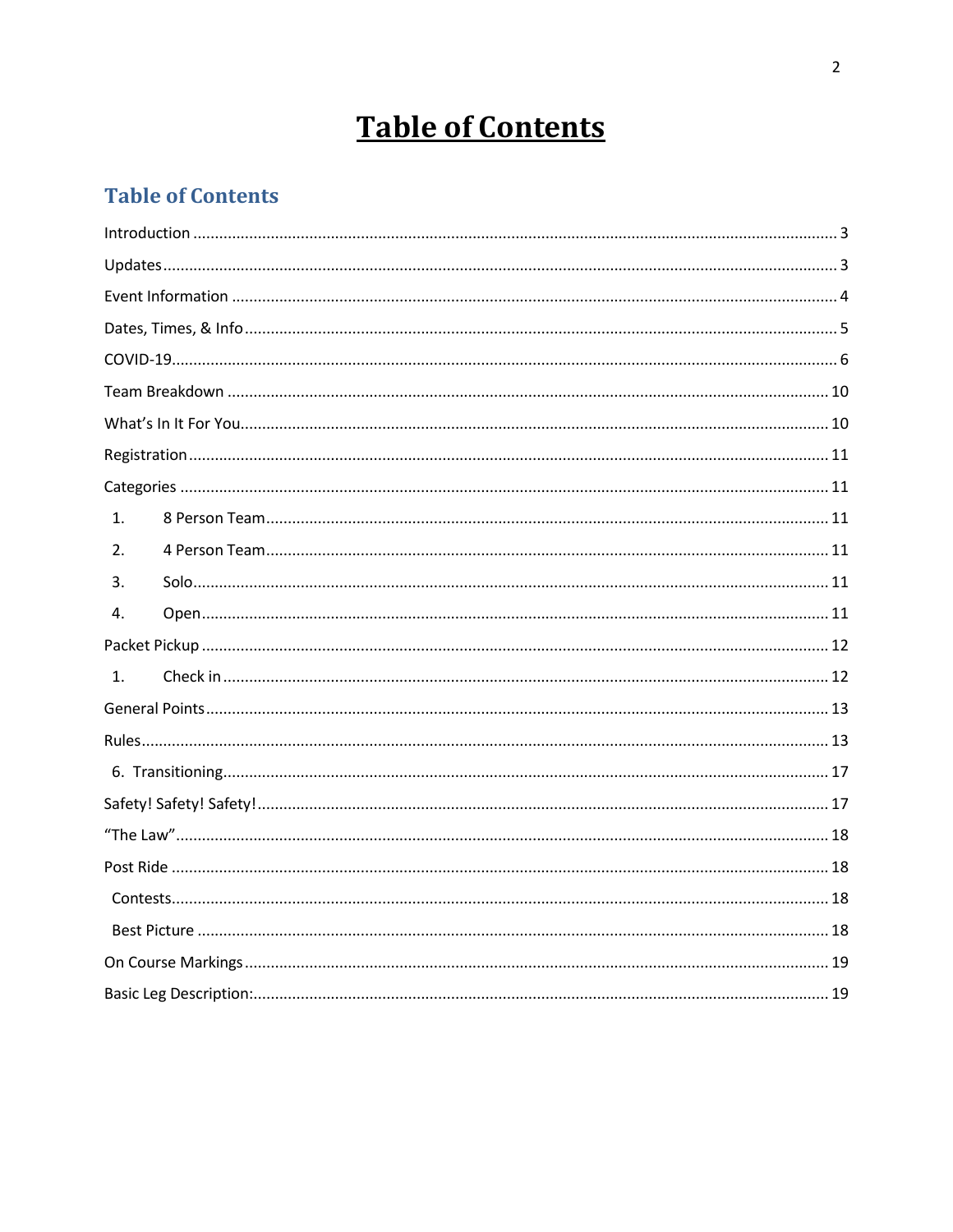### **Introduction**

<span id="page-2-0"></span>This Event Bible includes important information that is for the safety and benefit of all Salt To Saint Relay participants. It is the responsibility of every Rider and Crew Member to read these rules carefully.

We can in no way foresee all potential situations or problems and thus cannot guarantee the absence of accidents. However, with the help of all participants, volunteers, involved city and state agencies, we are confident the Salt To Saint Relay can be enjoyed without major problems. If all riders and support crews follow the advice and recommendations included here, the potential for accidents can be significantly decreased.

Team Captains are responsible for knowing and understanding all content included in this bible and for educating team members on the important information. We do recommend that all participants read through the Event Bible.

This Event Bible is subject to change. Event organizers have the authority and right to change, update or adjust these rules as they see fit. After reading the Event Bible if you have any questions concerns or recommendations please contact us.

### **Updates**

<span id="page-2-1"></span>**This Event Bible is subject to change.** Make sure your team has the latest version of the Event Bible by checking the "Last Updated" date bellow.

#### **Last Updated December 29th, 2021**

**Special Notes:**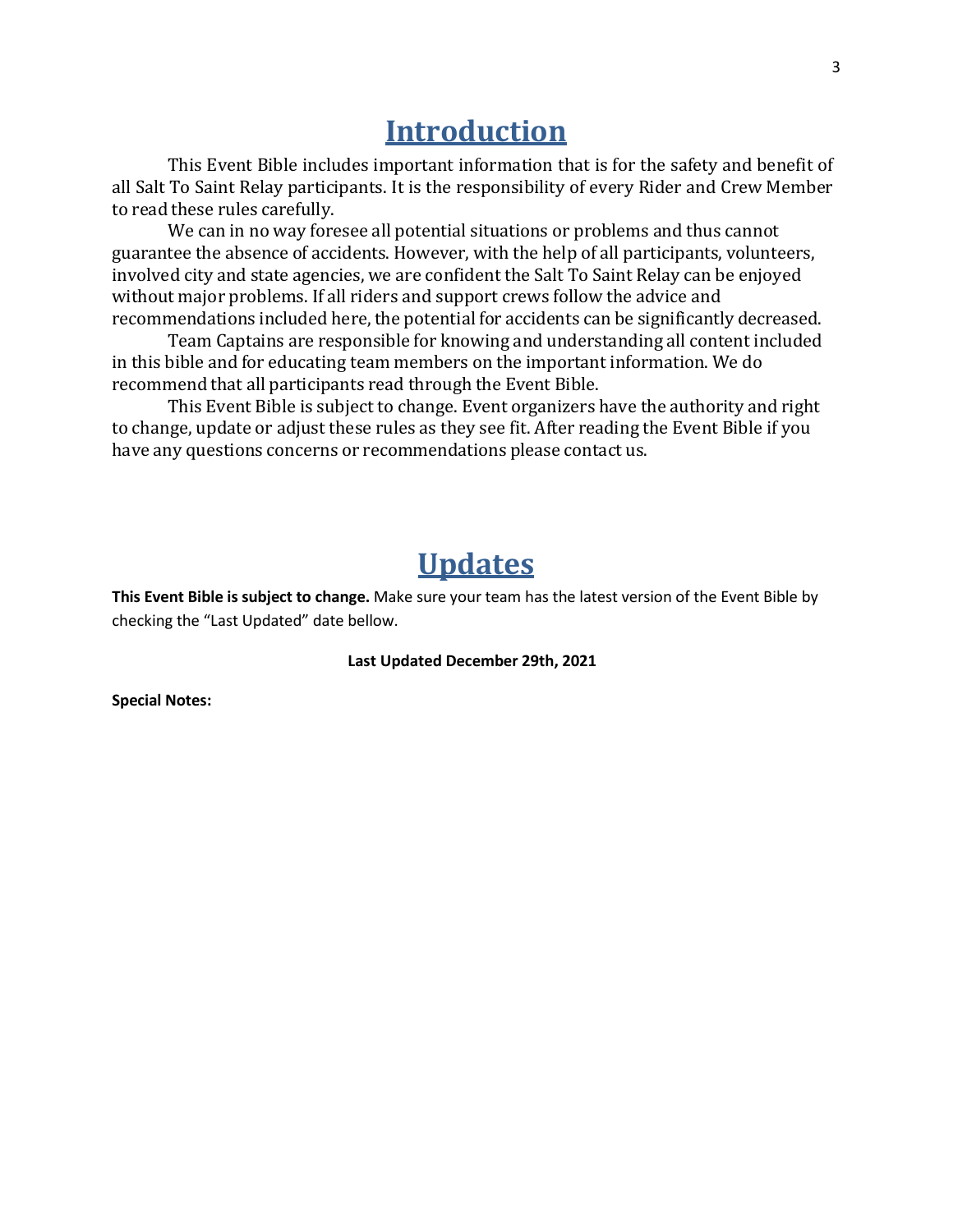### **Event Information**

#### <span id="page-3-0"></span>**Event Director**: Clay Christensen | [info@salttosaint.com](mailto:info@salttosaint.com) | 801-234-0399

**Social Media:** Communicating on Event Day **–** Throughout the day the Salt To Saint crew will be posting updates, photos and communicating through our social media handles. Questions and interaction are welcome. When taking & sharing photos on Instagram or Facebook please include the #salttosaint2021 hashtag. This will allow us all to view and enjoy the course from many lenses and angles.

**Facebook:**[www.facebook.com/salttosaint](http://www.facebook.com/salttosaint) **Instagram:** <http://instagram.com/salttosaint> **Web Site**: [www.salttosaint.com](http://www.salttosaint.com/)

**Event Date**: September 23<sup>rd</sup> – 24<sup>th</sup> 2022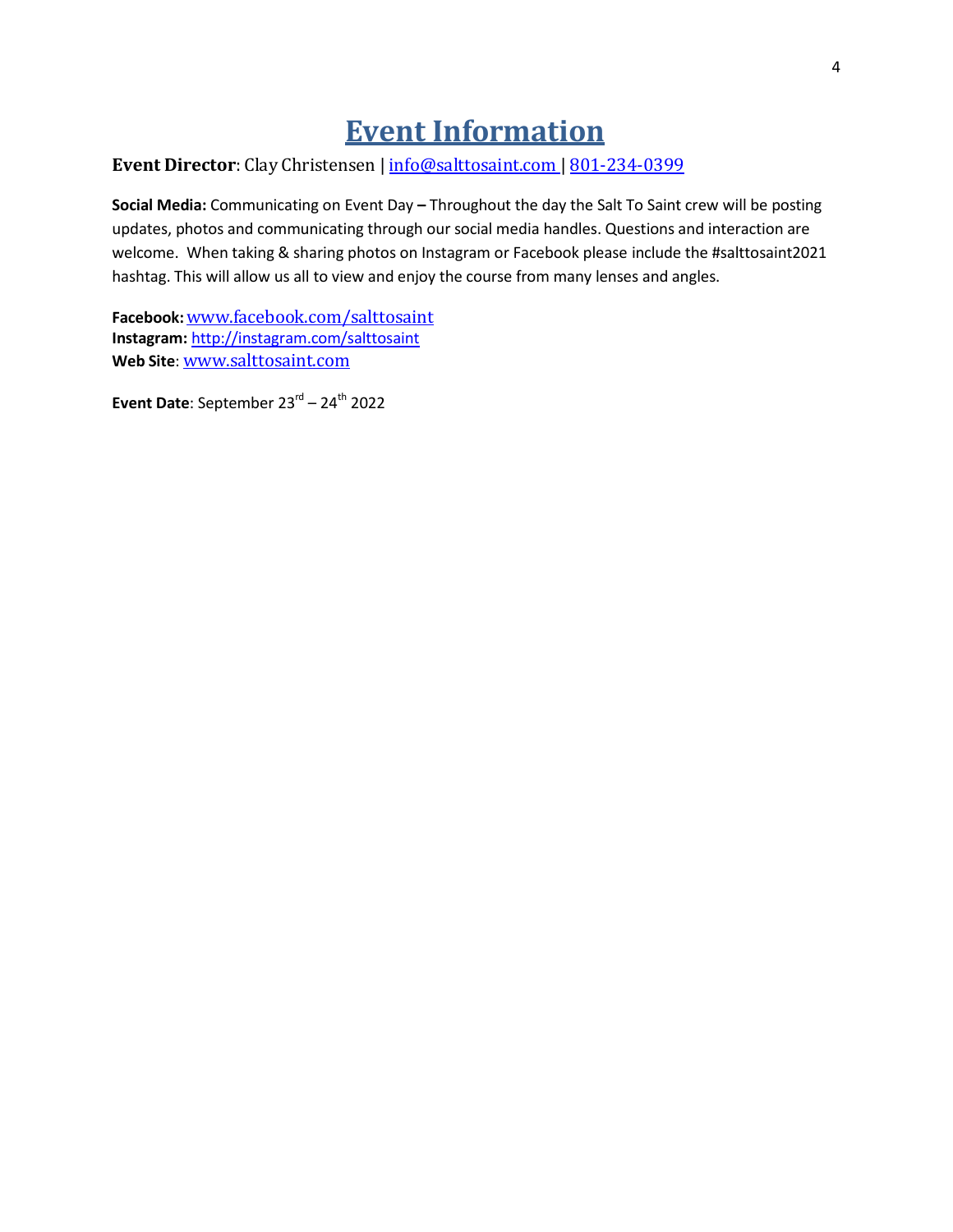## **Dates, Times, & Info**

<span id="page-4-0"></span>

| <b>Register</b> at                                  | Salttosaint.com                            |                                                                                                              |  |
|-----------------------------------------------------|--------------------------------------------|--------------------------------------------------------------------------------------------------------------|--|
|                                                     |                                            |                                                                                                              |  |
| <b>Early Registration Deadline</b>                  | 4/30/2022                                  | 8 person - \$800, 4 person - \$460,<br>Solo - \$140                                                          |  |
| <b>Regular Registration Deadline</b>                | 6/30/2022                                  | 8 person - \$940, 4 person - \$520,<br>Solo - \$160                                                          |  |
| Late Registration Deadline<br>(Registration Closes) | 9/4/2022                                   | 8 person - \$1040, 4 person - \$580,<br>Solo - \$180                                                         |  |
| <b>Teammate Registration Deadline</b>               | 9/11/2022                                  | A late change fee will be charged for<br>all changes after this date                                         |  |
| Registration fee                                    |                                            | $4.97\% + 1.25$                                                                                              |  |
| Sales Tax                                           |                                            | 7.75%                                                                                                        |  |
|                                                     |                                            |                                                                                                              |  |
| Packet Pickup                                       | 9/21/22                                    | The Bike Shoppe<br>(4390 Washington Blvd, Ogden, UT)<br>$3:00 \text{ pm} - 6:00 \text{ pm}$                  |  |
|                                                     | 9/22/2022                                  | <b>Start Line</b><br>(2601 E. Sunnyside Ave. Salt Lake City, UT)<br>$5:00 \text{ pm} - 8:00 \text{ pm}$      |  |
|                                                     | 9/23/2022                                  | <b>Start Line</b><br>(2601 E. Sunnyside Ave. Salt Lake City, UT)<br>At least 1 hr before assigned start time |  |
|                                                     |                                            |                                                                                                              |  |
| Start Times (To be assigned)                        | 7:00 am to 12:00 pm every hour on the hour |                                                                                                              |  |
| <b>Start Times Assigned</b>                         | <b>Beginning of September</b>              |                                                                                                              |  |
| Reflective Gear & Lights<br>Required                | $7:00 \text{ pm} - 7:00 \text{ am}$        |                                                                                                              |  |
|                                                     |                                            |                                                                                                              |  |
| Shadow Vehicle allowable hrs                        | 7:00 pm - 7:00 am                          |                                                                                                              |  |
|                                                     |                                            |                                                                                                              |  |
| <b>Cut Off Time</b>                                 | 6:30 pm September 24th                     |                                                                                                              |  |
|                                                     |                                            |                                                                                                              |  |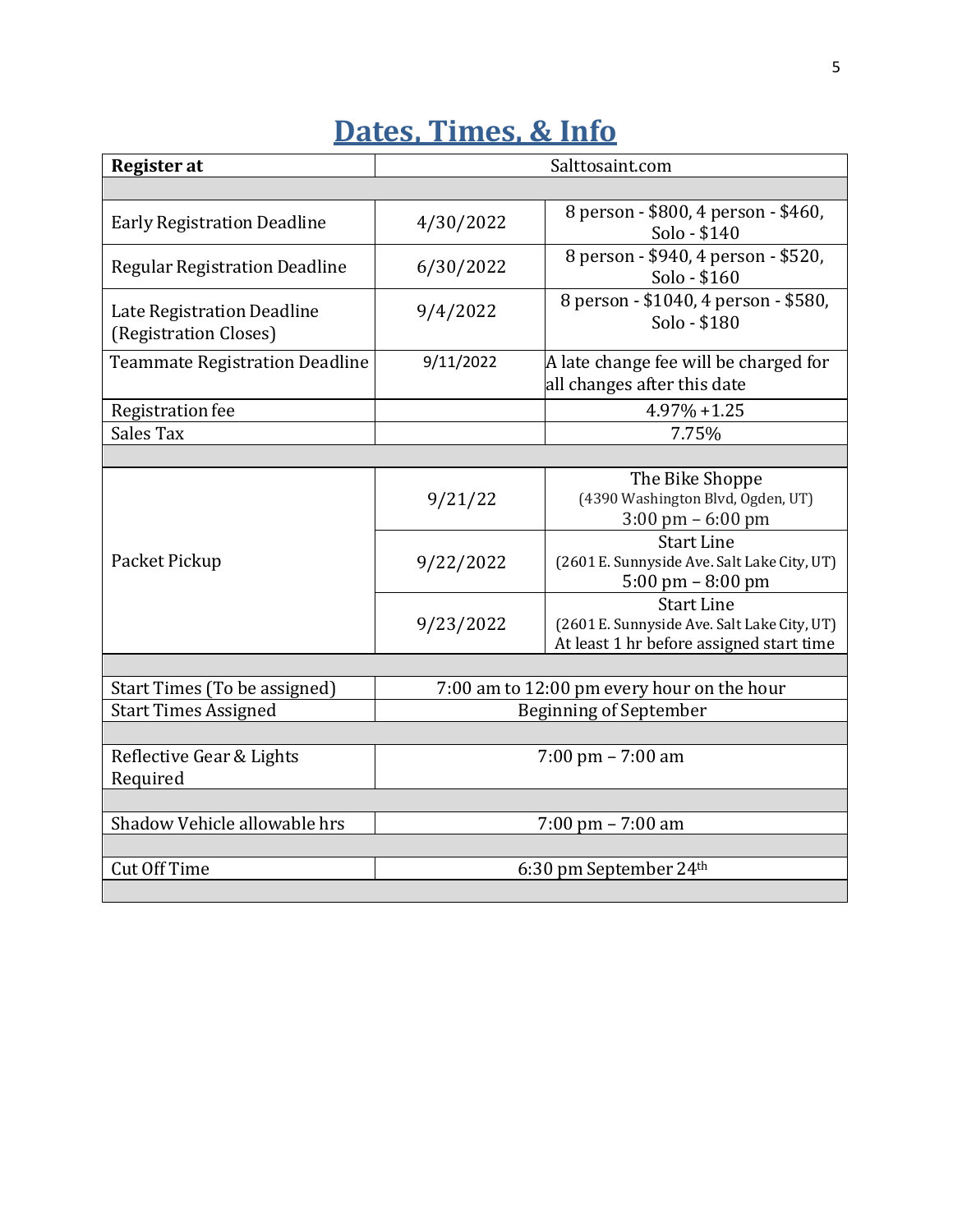### **COVID-19**

<span id="page-5-0"></span>By participating this year, you have accepted the risk of a potential exposure to COVID-19. That being said, we have taken many steps to prevent exposure or transmission of the virus. If you personally fall within the "high risk" demographic for COVID-19, or are uncomfortable participating due to COVID-19, we urge you to forgo participation this year and join us in 2022 when this risk is (hopefully) behind us.

Within 10 days of event day If you answer any of the following affirmatively please do not participate on event day:

- Are you ill, or caring for someone who is ill?
- In the two weeks before you felt sick, did you: 1) Have contact with someone diagnosed with COVID-19? 2) Live in or visit a place where COVID-19 is spreading?
- Do you have any of the following?
	- o Fever or chills
	- o Persistent cough
	- o Shortness of breath or difficulty breathing
	- o Fatigue
	- o Muscle or body aches
	- o Headache
	- o New loss of taste and/or smell
	- o Sore throat
	- o Congestion or runny nose
	- o Nausea or vomiting
	- o Diarrhea

Again, if you answered any of the above questions affirmatively, please do not even show up on event day.

Endurance Utah, LLC and the Salt To Saint Relay are taking the following measures to discourage any further spread of the virus:

- Start line: The Start line will be a bit different again this year. As you know, this is a relay so it is impossible to stay away from your team; however, it is possible to keep your distance from others at the start, transitions and finish area.
- Upon arrival, we ask that you maintain your distance from others whenever possible. An easy way to handle this is to stay in or near your vehicle until your assigned start time.
- You should ask yourself the following questions to confirm your health and ability to participate:
	- o Do you have any of the following?
		- **Fever or chills**
		- **Persistent cough**
		- Shortness of breath or difficulty breathing
		- **Fatigue**
		- **Muscle or body aches**
		- **Headache**
		- New loss of taste and/or smell
		- **Sore throat**
		- **Congestion or runny nose**
		- Nausea or vomiting
		- Diarrhea

**Again, if you answered any of the above questions affirmatively, please do not arrive on event day or participate in event-day activities.**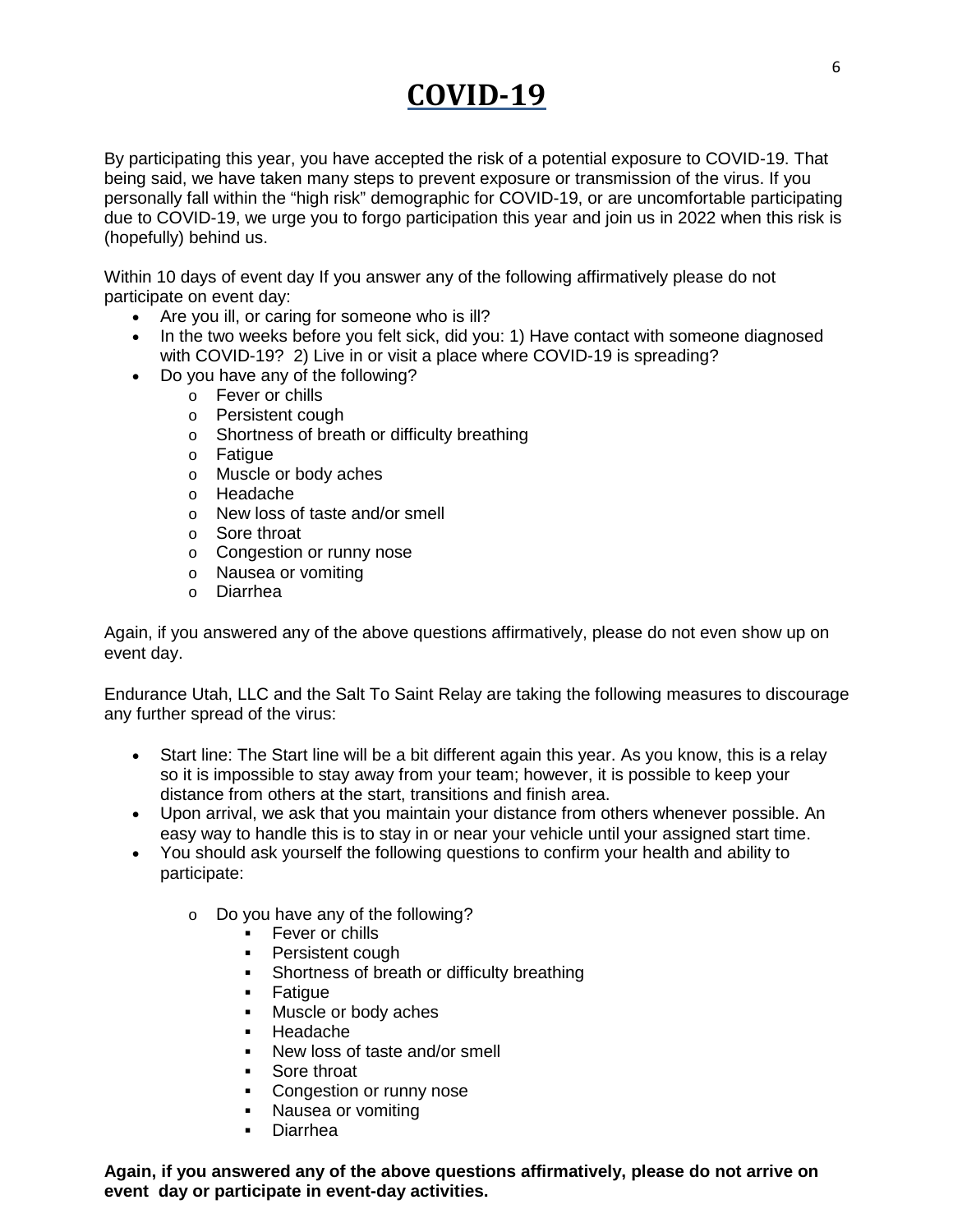We encourage you to use the restroom prior to your arrival at the starting area if possible. Portable toilets will be available, but they will need to be wiped down after each use, which will increase the wait time. Other items to note:

- Participants will start in waves, every hour on the hour. You will be assigned a start time based on your EAS (estimated average speed). If you desire to ride with another team, please request this prior to event day. Send an email to [info@salttosaint.com](mailto:info@salttosaint.com) with the subject "Start Time Request".
- Once the ride starts, we encourage you to follow the 6 ft rule as much as possible. Use masks when not riding. Wash hands frequently.
- Sponsorship is limited this year. Please plan accordingly, and bring all the supplies and nutrition you will need.
- Upon arrival at the Finish Line: gloved volunteers will hand you your finisher medal. Cold drinks will be available; however, we ask that when at the finish area you maintain 6 ft distance and as soon as you are able, return to your vehicle and head home or to your lodging.

In the event that our staff is made aware of a participant's confirmed COVID-19 diagnosis, Event Staff will inform participants of their possible exposure to COVID-19. We will maintain confidentiality as required by the Americans with Disabilities Act (ADA).

Thank you for understanding and cooperation during this very unique year.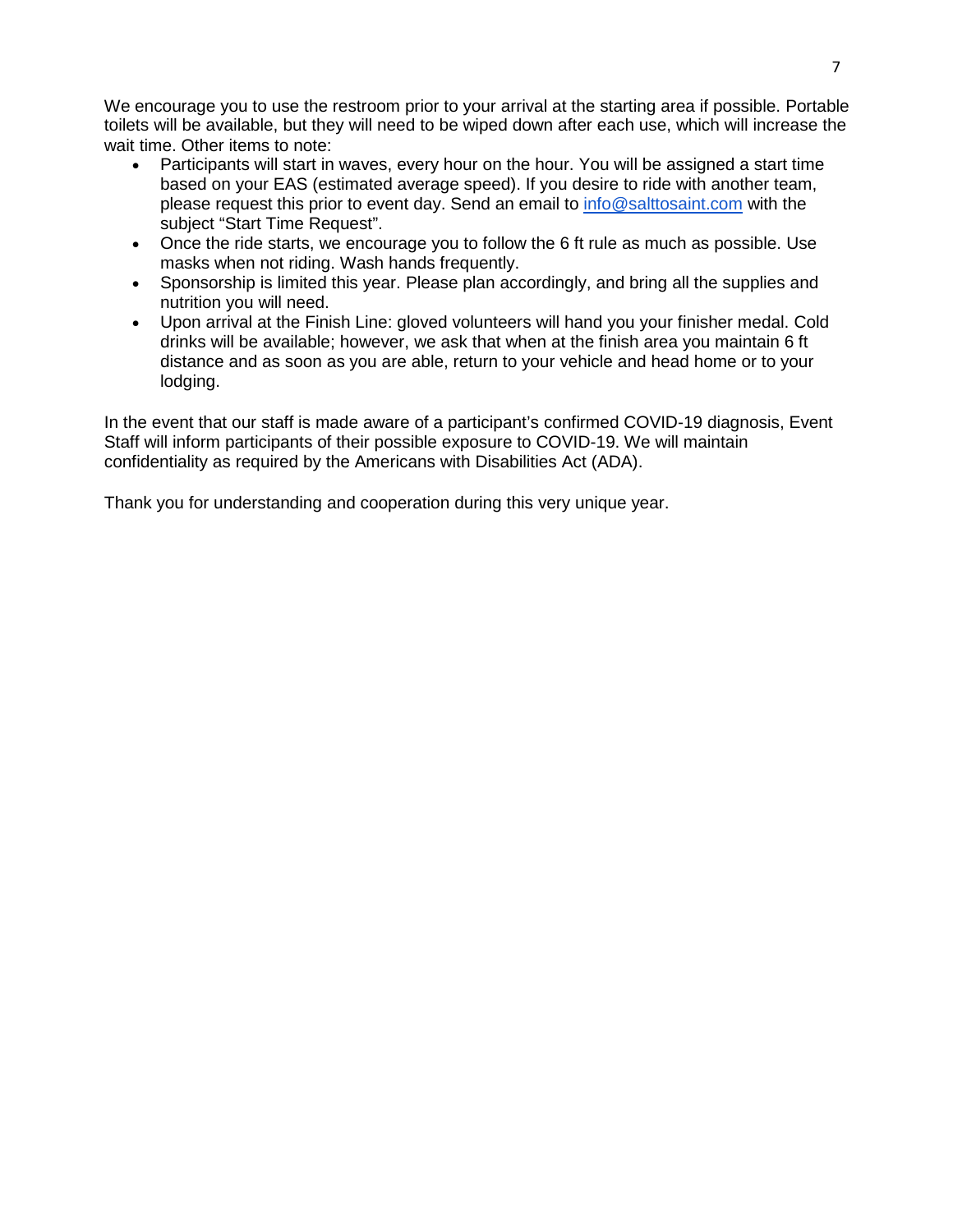### **Definitions**

**StoS** – Salt to Saint Relay. The actual name of the event. Though it is called a relay, this also refers to the Solo division riders which never actually relay.

**Rider** – A Rider may refer to a riding entity (team or solo) or an individual on a team. Riders are those on the official roster and eligible to participate and ride towards the finish line carrying the Tracker.

**Crew** – Any non-riding persons in any of the team support vehicles. Riders also become "Crew" members when they are not riding the bike down the road.

**Shadow** – To follow directly behind the Rider with a properly equipped Shadow Vehicle; Directly behind means within 50 feet. Only allowed

**Support Vehicle –** Any motorized vehicle being used to support, or transport people and or equipment for Riders, their Crew members. Follow Vehicles are a specific kind of Support Vehicle.

**Shadow Vehicle** – A vehicle properly equipped and designated to "shadow" the Rider if the Team/Rider desires it. Shadow vehicles may not be wider than 6'6" and/or longer 20'. To use a larger vehicle to "shadow" creates unsafe riding conditions for other riders on the road.

**Motorhome or Recreational Vehicle (RV)** – A Support Vehicle that is larger than a 12-15 passenger van, Suburban or pickup truck. Typically they're equipped with cooking facilities, toilet facilities, sleeping accommodations, etc. These vehicles **MAY NOT** be used as "Follow Vehicles". There are also limitations to which transitions these are allowed.

**Transition area** – A designated parking area, with portable toilet, to exchange one rider for another. It is an area chosen for its parking and safety. "Follow Vehicles" are welcome at every Transition area, but there are limitations to which Transition Areas motorhomes and RV's may enter.

**EAS** – Estimated Average Speed of a team as specified by the Team Captain. Calculate by taking the average speed of your team on a 20 mile ride with moderate to rolling terrain. This is done by adding the average speed of each member of your team together and dividing by the total number on your team.

**Impeding Traffic** – Driving a support vehicle at such a slow speed that it could delay, prevent, obstruct, hinder, or block the normal and reasonable movement of traffic.

**Leapfrog** – A technique used by which support vehicles send a rider off, and then drive ahead to the next transition in order to prepare the next Rider for their leg.

**Night Riding/Conditions** – Night riding shall be considered from 7:00pm LOCAL time until 7:00am LOCAL time OR any time when vehicles would normally have their night driving headlights on OR Any time visibility is less than 1000 feet (300m). If you have any doubt about the visibility conditions, operate as if it is night riding. Shadowing a rider is permitted only during these hrs. Shadow Vehicles must be properly equipped to Shadow a rider

**Bike Path** – A non-motorized vehicle paved path

**Road Shoulder** – The area of paved road to the right of the yellow line

**Thin Shoulder** – Area with little to no rideable pavement to the right on the yellow line.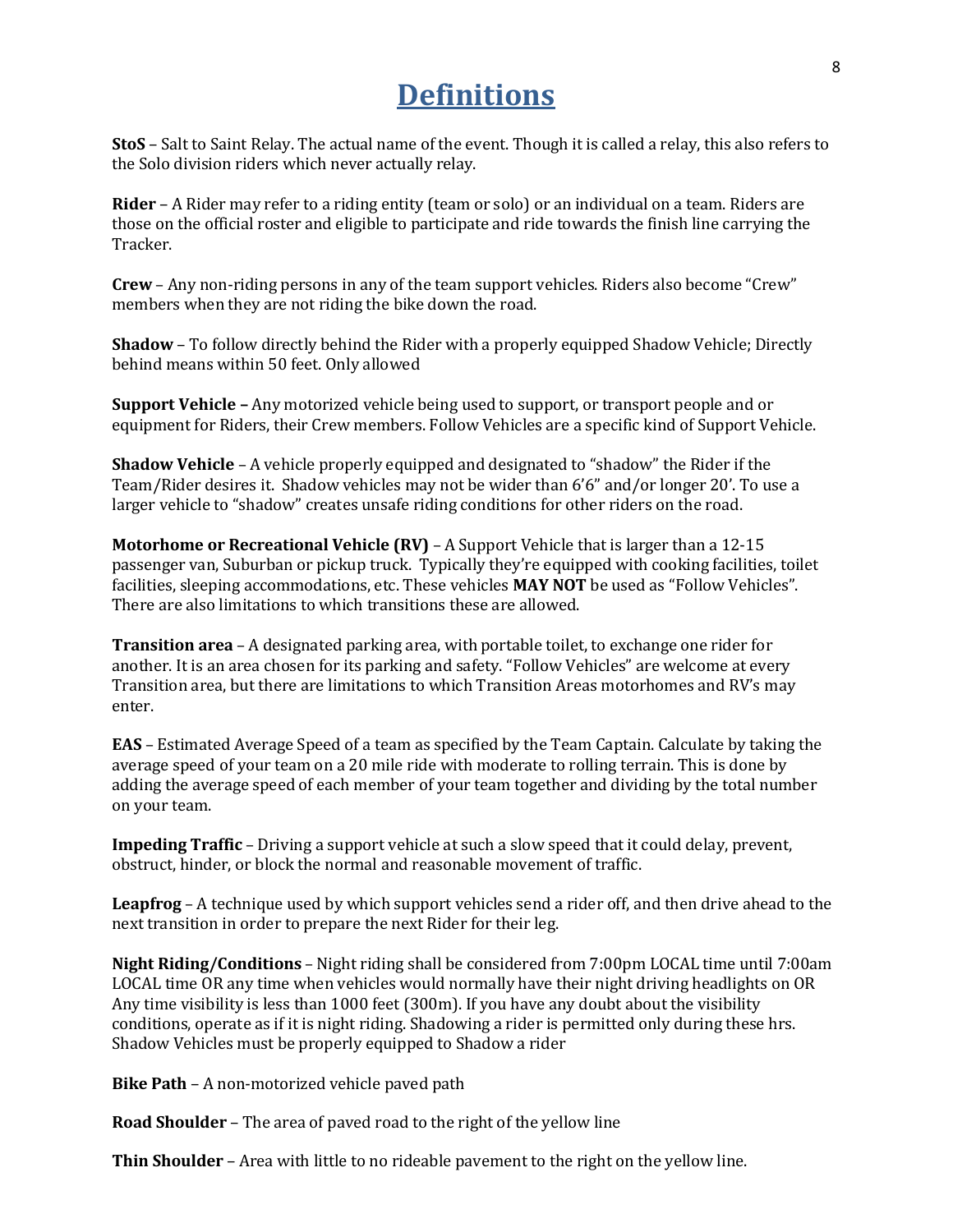**Event/Course Official** – An StoS staff person designated to help riders and enforce any of these Rules.

**Course/Route** – The Official Event Route as designated in the StoS maps.

**Transition Area** – The designated parking area where the Support Vehicles and Teams are able to park and wait for the incoming rider.

**Rolling Exchange** – A Rider Exchange where the new Rider starts riding while the incoming Rider is approaching the Transition area. This is not allowed

**Course Maps** – The Official StoS Maps which details the Course with instructions and maps.

**Stationary Exchange** – A Rider Exchange where the incoming Rider stops, the tracker is handed off, and the new Rider starts.

**Open Division** – Team with a number of riders different than the standard team sizes.

**Ride Time** – The running time starting from 7:00 am Friday morning

**Start Time** – Time assigned to each team specifying the time they start riding.

**Time Allowance** – The allotted time given to each team to finish

**Cut Off** – 6:30 pm, The designated at which the finish line will be pulled down, and participants will no longer be considered event participants or finishers. **If you are worried about finishing in the allotted time, please consult with the Event Director for possible consideration/**

**Transition Window** – The window of time Transition Areas will be open

**Winners** – Every team that finishes this great adventure. Remember, this is a "Ride" not a "Race"

**Whiners** – The team mate that no one wants in the car... To cold, to hot, hungry, I can't feel my legs, "my bike fell off back there"... just don't be that person!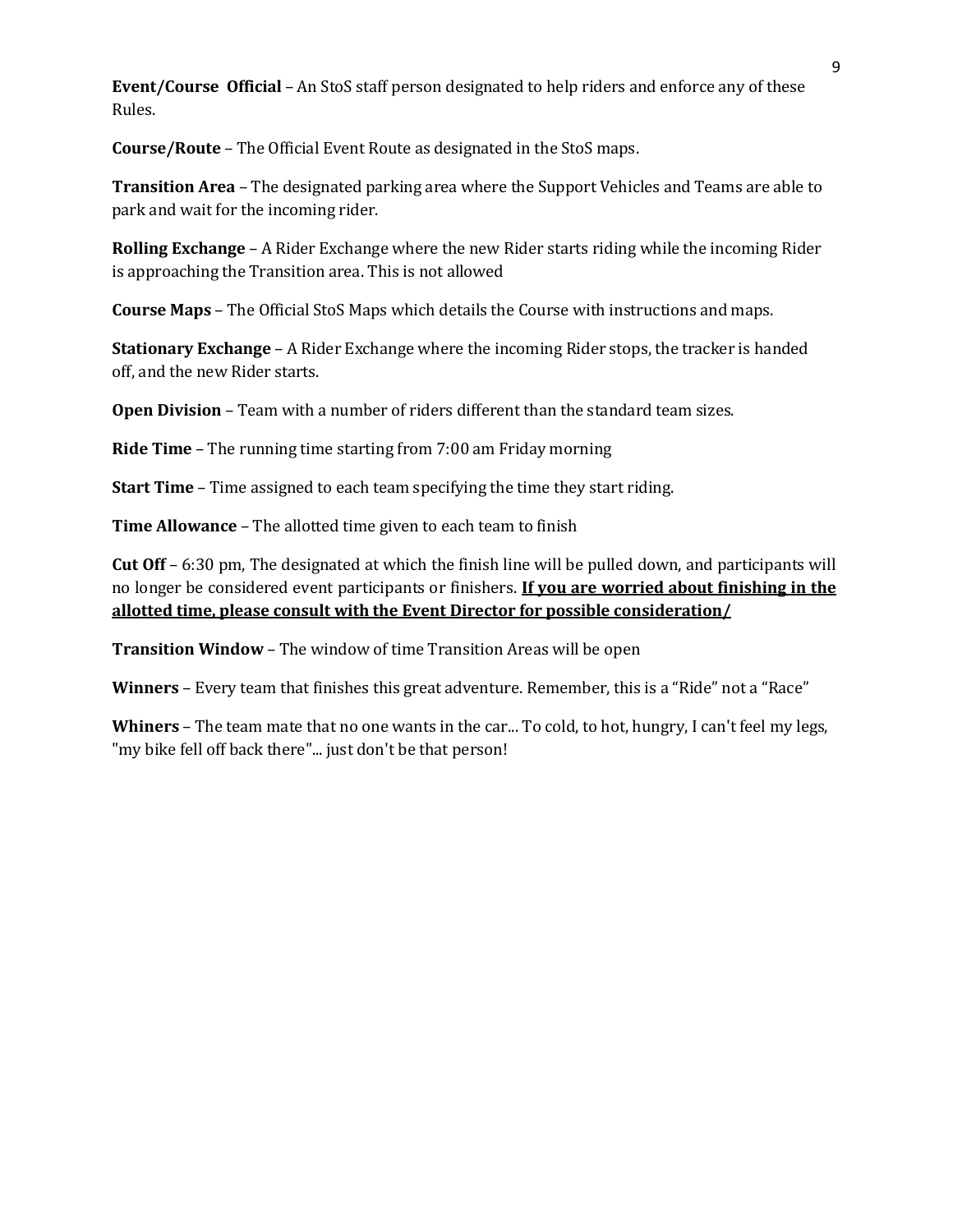### <span id="page-9-0"></span>**Team Breakdown**

#### **Divisions** are made up of:

- Rider Category
- Gender

#### **Rider Categories**

- 8-Rider –eight riders sharing the entire distance
- 4-Rider–four riders sharing the entire distance
- Solo one rider riding the entire distance
- Open teams of all other sizes

#### **Gender Categories**

- Men
- Women
- Mixed indicates that there is at least one male and one female member.

### <span id="page-9-1"></span>**What's In It For You**

In addition to the experience of a lifetime riding, this beautiful route and partying all night with some of your crazy friends, you will also receive:

- A well marked course (signage telling riders where to turn)
- Live Satellite tracking
- Excellent driving directions for your support vehicle
- Cool finisher medals (If you finish)
- A good looking T-Shirt
- Vehicle Markings
- Well planned, safe transition areas
- Port-a-potties or other restrooms along the route
- Accurate timing
- Salt To Saint Relay window decals for every rider
- Great finish line including music, drinks and other goodies
- Killer schwag drawings all day
- And more... Oh so much more!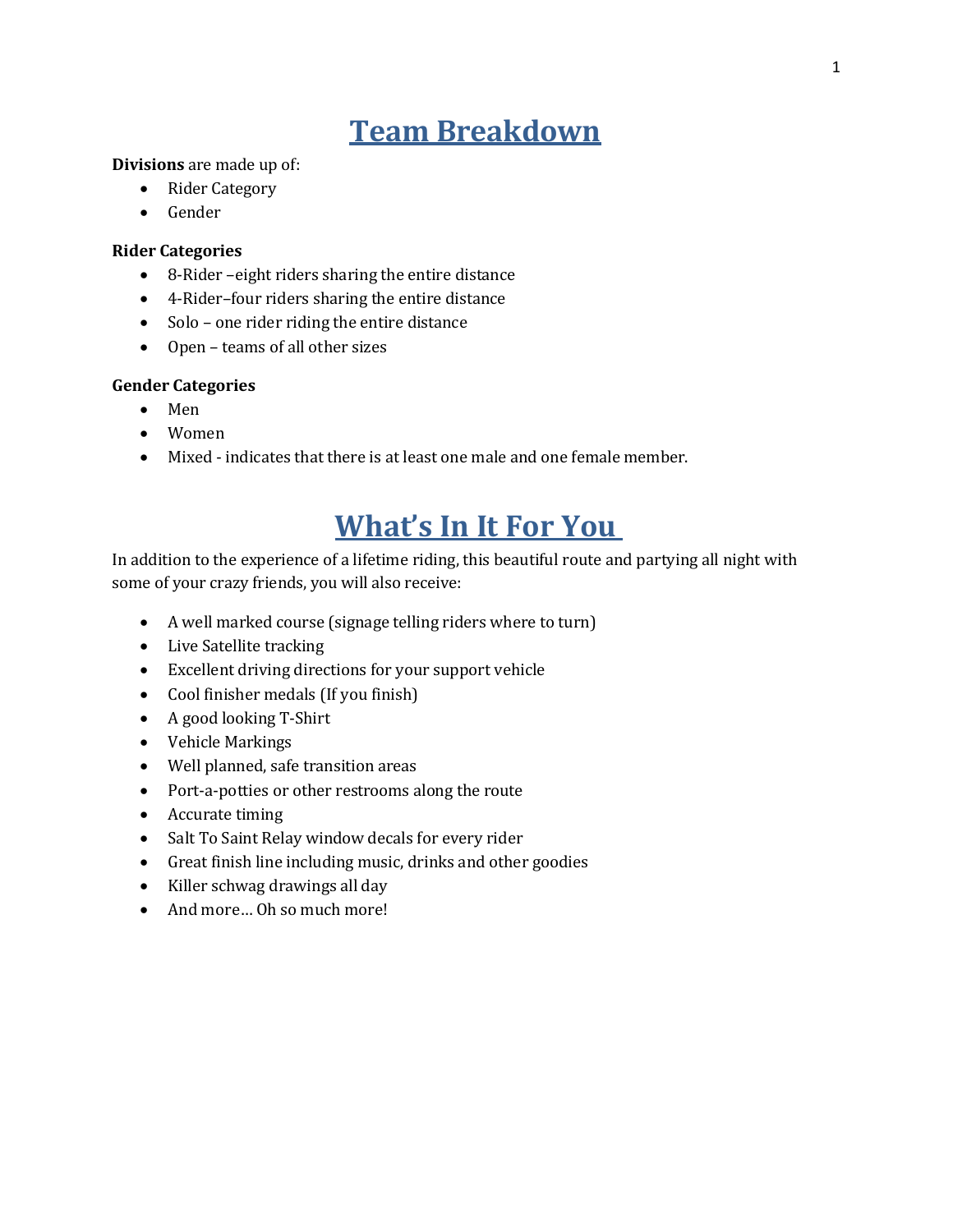### **Registration**

<span id="page-10-0"></span>Team Captains **do not** register the entire team. Team Captains are responsible to register themselves, pay for the team, and choose their team name. Once the Team Captain registers he/she can share the Team Name and "Team Password" with team mates, who will then get online to register. They will select to add themselves to a Team, choose the Team Name, and add themselves to that team. The team captain has the power to go back and edit the info as needed.

<span id="page-10-1"></span>See the "Dates, Times & Info" section for registration deadlines.

### **Categories**

#### <span id="page-10-2"></span>**1. 8 Person Team**

This is the most popular category. Divided into 24 legs, each rider can ride 3 legs averaging 17.5 miles per leg and average about 53 miles per person. This division will include riders with a variety of skills from beginning riders to accomplished racers.

#### <span id="page-10-3"></span>**2. 4 Person Team**

Generally speaking this is the category that competitive cyclists choose. Riders may exchange at every transition or go for multiple legs to spend more time on the bike.

#### <span id="page-10-4"></span>**3. Solo**

The category title is pretty self explanatory. Solo means one Rider from the start line to the finish line. You are welcome to work with other riders on the road and to eat or sleep when and wherever you want.

Solo riders will start in the first wave of the day. Solo finishers will receive a Salt To Saint Solo hat

- **a. Specific Requirements**
- All solo riders must have a support crew of at least **2 people**. No one person should be responsible for driving the entire distance. It is unsafe and unwise.
- Riders must know and understand night time riding rules. Especially the reflective gear and lighting rules. This will take extra work as you will need to make sure your team keeps your batteries charged and keep you visible with reflective gear. (See night time riding rules)

#### **b. Recommendations**

- Ultra distance cycling is a mental game. Make sure you have ways to keep your mind active and alert while riding.
- We recommend that support vehicles stay behind riders during night time riding hours. This does not have to be directly behind the rider, though this is not a bad idea, but staying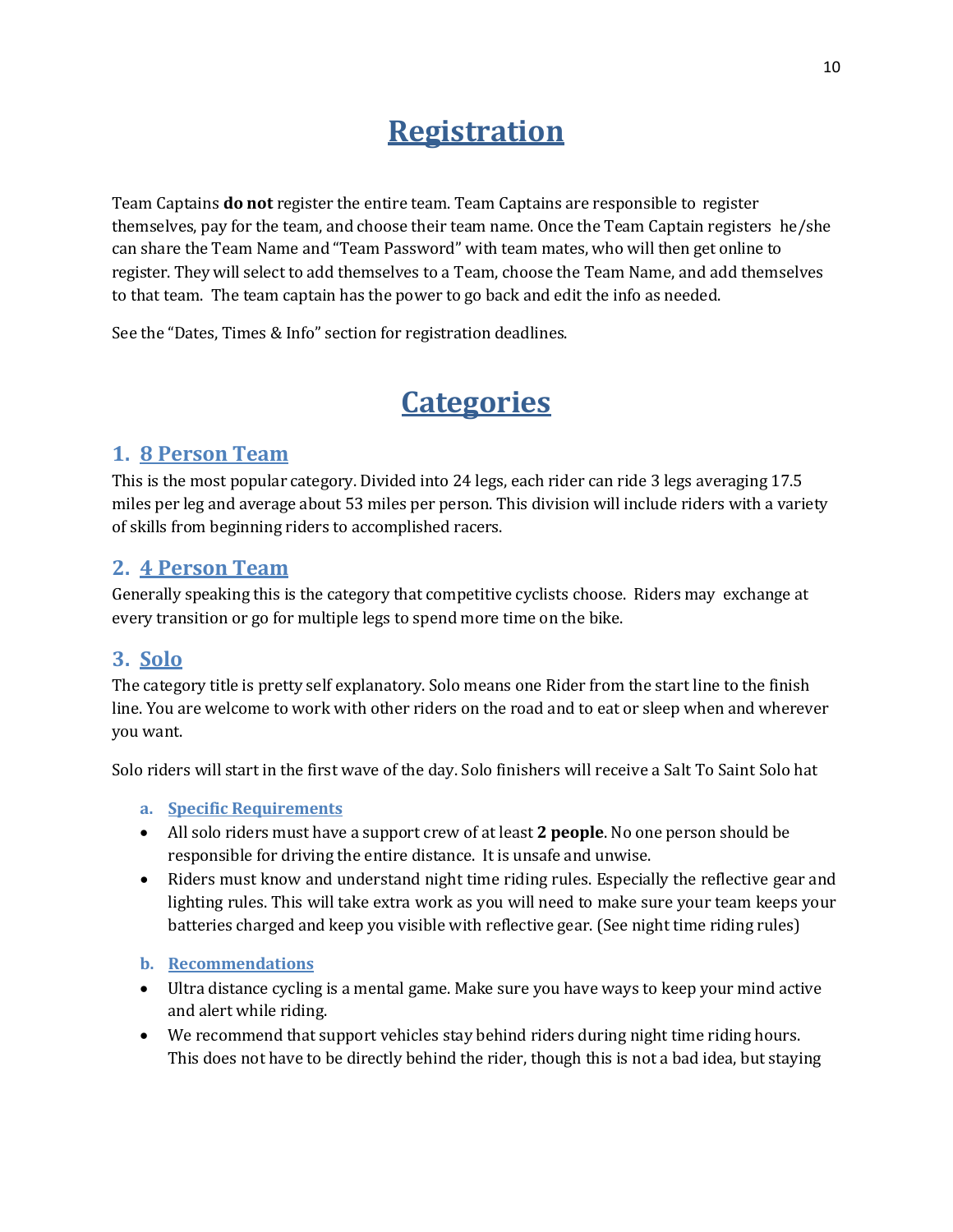behind on the course will ensure your rider has help if there are mechanical problems and no cell service.

• Take a cell phone with you. Though cell phone service comes and goes along the course, there is more coverage than dead spots. This will help in case you get lost along the course, or need more clothing or new batteries.

#### <span id="page-11-0"></span>**4. Open**

If you would like to create a team consisting of a different number of riders than listed above, it is an option. However, this must be approved by the event committee prior to registration. Please contact us via [info@salttosaint.com](mailto:info@salttosaint.com) to explain what team size you would like to have and an explanation of why.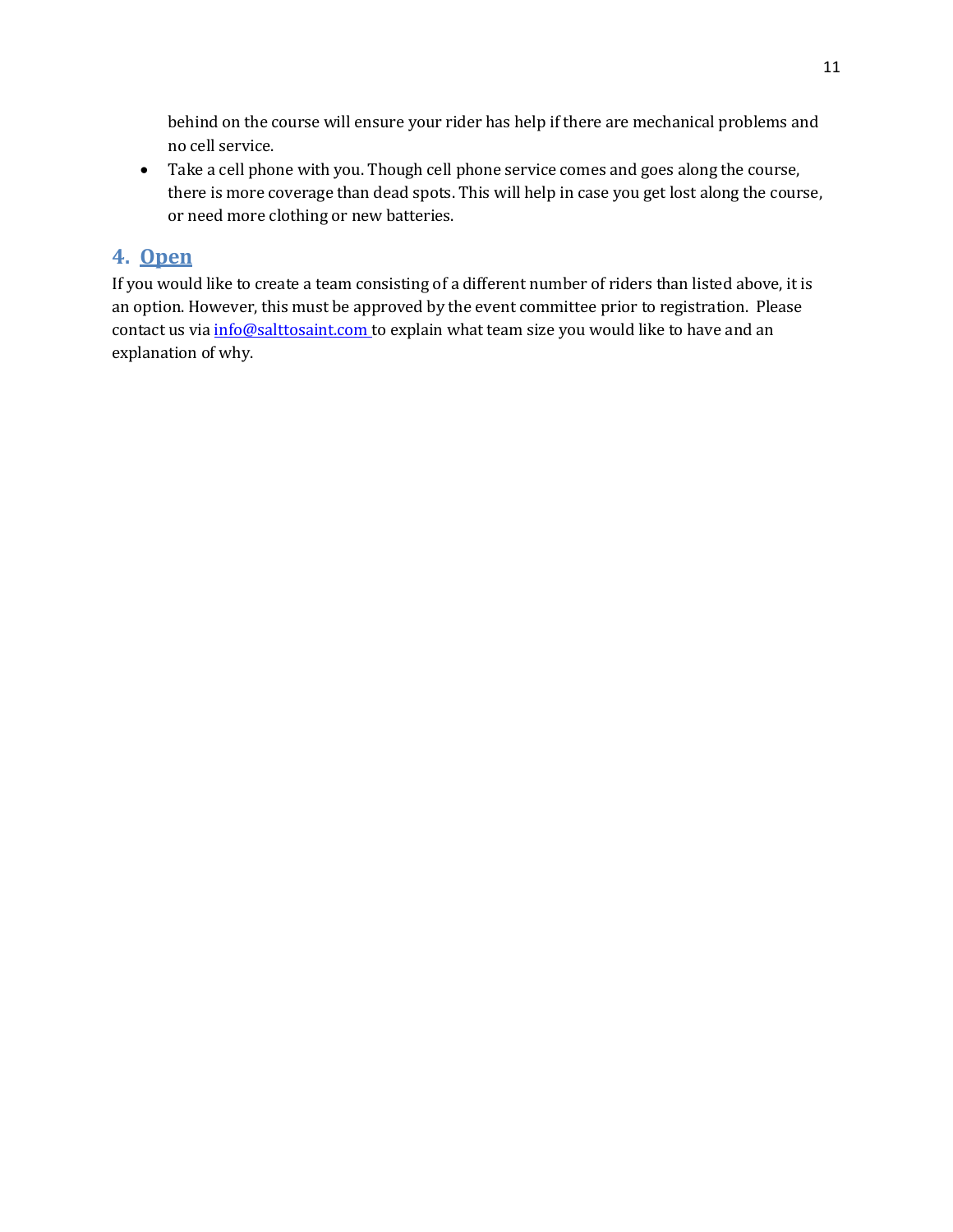### **Packet Pickup**

#### <span id="page-12-1"></span><span id="page-12-0"></span>**1. Check in**

Teams can pick up event packets from the one of two locations on one of three days: 9/21/22, 9/22/22, or 9/23/22

9/21/22 – A team representative may check in between 3:00 pm -6:00 pm at The Bike Shoppe in Ogden Ut.

9/22/22 – A team representative may check in between 5:00 pm – 8:00 pm at the Start Line area.

9/23/22 – A team representative must check in **no later than 1 hr prior** to your team's assigned start time. Feel free to show up early and watch the other riders take off.

#### **A. Where**

Hogle Zoo overflow parking lot. It is the lot directly across the street (north) from Hogle Zoo (2601 E Sunnyside Ave. Salt Lake City UT 84108)

#### **B. Who needs to be there**

One representative from your team may check your team in, but we **recommend sending two**. It is hard to carry all the required items. See the list below to make sure the team representative brings everything they need. If only one representative checks the team in, they are required to sign their name for the team and take responsibility for the team receiving all information they have been given at the start line.

#### **C. What you will need to check in**

This is a list of items that will be required at check in. Please make sure you bring all of them so your team can be cleared to ride.

- 1. **Two bike headlights**. By law, lights must be visible from 500 ft. We recommend you use a light **you can see well with**. **Not just a light that can be seen**. As a rule of thumb, if you have to ride slower at night than in the day, meaning you can't see what's in front of you very well; your light is not bright enough.
- 2. **Two flashing red tail lights.** Must be visible from 500 ft. It should have a strobe setting to help you be more visible.
- 3. At least **two reflective vests or jackets** we recommend that every person that plans on getting out of the vehicle at night wears reflective clothing.
- 4. **Two cell phone** numbers that may be used to contact your team. Preferably different carriers as to increase the chance of one or the other being in service.
- 5. **Copy of the Event Bible**

**Note:** If you plan to shadow your rider, you are responsible to bring the required equipment but it will not be check at packet pickup. **See "Shadow Vehicle" definition and rules**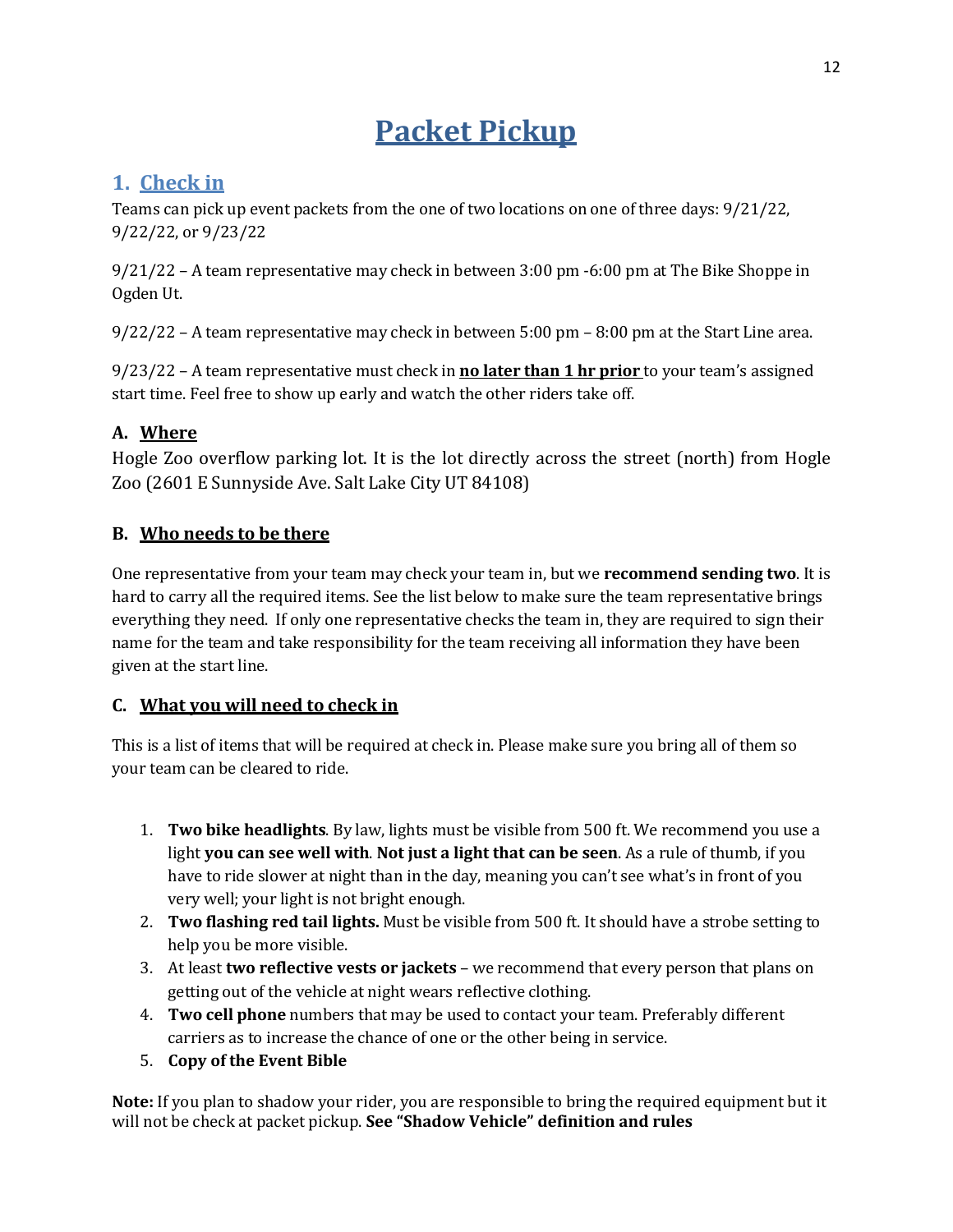### **General Points**

- <span id="page-13-0"></span>• Each team that participates in the Salt To Saint Relay will be assigned a Satellite Tracking unit. It will be carried in a jersey pocket or on a provided arm band.
- The flexibility of the Salt To Saint format is designed to add to the fun. We do not tell you that rider 1 must ride legs X, Y, and Z. We give you recommendations of course, but if you think you have a better strategy… use it! You can transition at every transition area or every other transition. This is where your brain comes in. You will have to decide what rider will ride what leg.
- Teams will be assigned a start time on the hour from 7am 12 pm, according to their EAS (estimated average speed). To calculate your team's EAS, take the average speed of your team on a 20 mile ride with moderate to rolling terrain. This is done by adding the average speed of each member of your team together and dividing by the total number on your team.
- It is very important that you estimate this as closely as possible and do not manipulate it to attempt to be assigned a certain start time. These times are assigned for reasons of safety and flow. Manipulating them can make it so you arrive at transitions and the finish line before anyone arrives or after they have closed up.
- Due to road construction and other unforeseen problems along the course, the route is likely to change slightly from year to year. Generally it will be between 400 and 430 miles. That being said, don't hold us to the mile. We promise that it will not be 500 miles or 350 mile. Sound good?

### **Rules**

<span id="page-13-1"></span>These rules are designed and enforced for three primary reason: 1)Safety; 2)To create a fun, memorable atmosphere; 3)To ensure the cooperation and permission of all City, Town, State and other government agencies. They come from our experience as well as other well established cycling events. They are intended to minimize hazardous situations. Yes accidents do happen, but if teams and riders follow these rules as well as use good common sense, the likelihood of accidents is diminished. While these rules are here to ensure safety, fairness, and a fun time, ultimately the responsibility for all of these things remains with the Riders and their teams. If a team disregards or breaks any of the following rules, we reserve the right to take your number and Satellite Tracking device and you will be asked to abandon your goal.

Safety is essential for everyone involved. Riders, Support Crew, and Staff must all do their part to make the Salt To Saint Relay safe and successful. Please pay attention to safety at all times."

#### **1. Emergencies**

If the police or an ambulance are needed call 911 immediately. Then, contact the Event Director as soon as possible.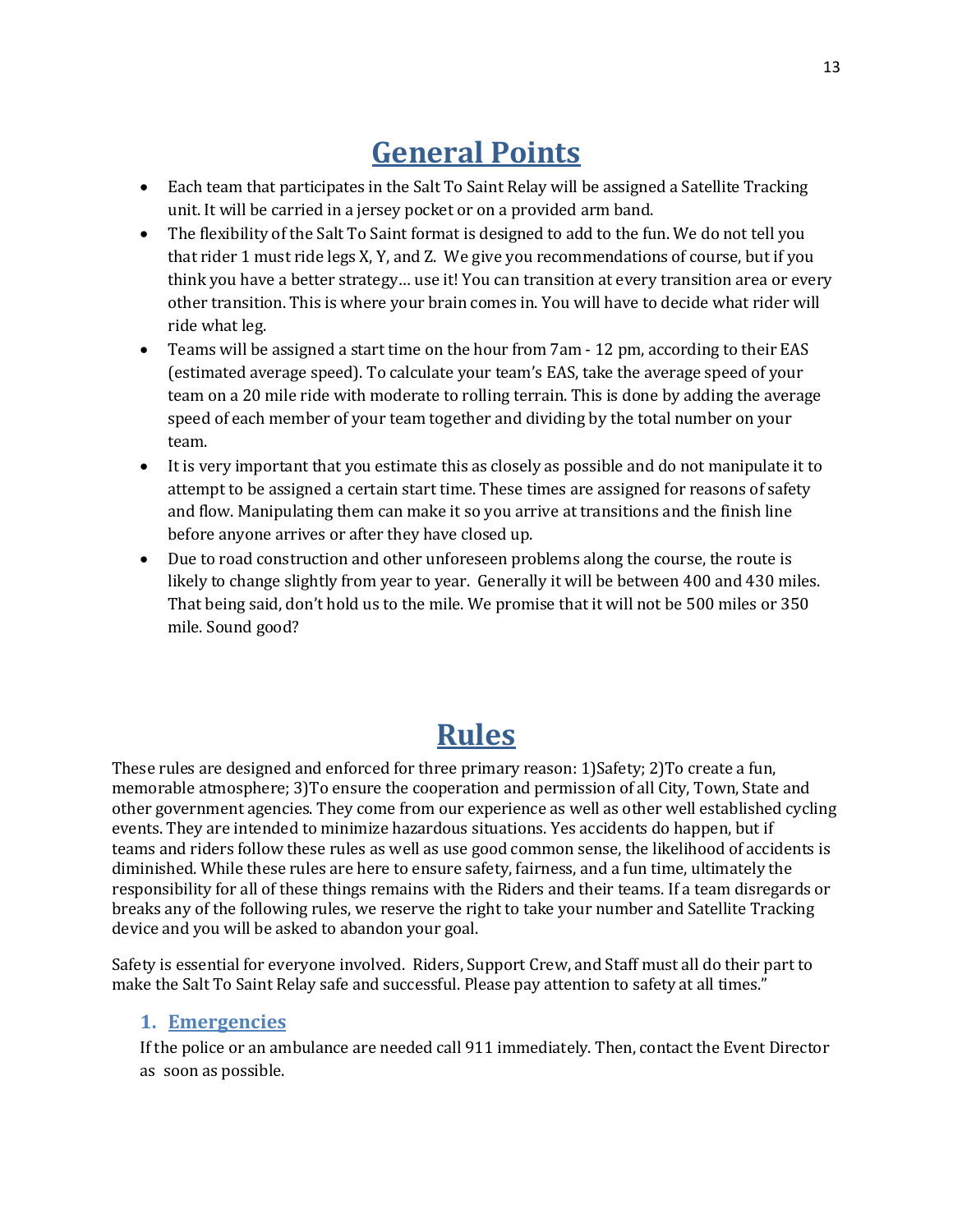#### **2. Event Director's Rules Prerogative**

The Event Director reserves the right to clarify the "intent of the rules" to preserve the integrity of the event. The Event Director may construct new rules and penalties, or alter old rules and penalties if necessary, before, during or after the event under circumstances that were not foreseen by any of the following rules, or if a Rider is trying to find "loopholes" in the rules. The interpretation and enforcement of any rule will be primarily governed by these principles:

- Safety is always followed.
- Any action of a Rider or Crew which results in either an unfair advantage to the Rider or an unfair disadvantage to another Rider will result in a penalty.
- The integrity of the event

Full responsibility for any rule decision and any penalty will be borne by the Event Director.

#### **3. Contingencies**

While we have worked hard to minimize "contingencies", when riding over 400 miles across an entire state of Utah, there is a chance you will experience "unplanned events" such as traffic light malfunctions, traffic jams, trains, winds, storms and other "acts of God," road construction and other similar occurrences of "unplanned events" over which the event organization had no control. It is possible one Rider may be stopped for road construction while another is not. It is possible that one Rider has to follow a longer line of cars than another or that one Rider will be stopped at a red light while another is not. These inconveniences are all part of your experience and part of the challenge of the Salt To Saint Relay.

Teams must notify the Event Director if the route becomes impassible due to serious accidents, flooding, fire, natural disasters or some other reason.

#### **4. SupportVehicles**

**Support Vehicles –** Support vehicles may take many sizes or shapes. As long as they are road legal safe, they can act as a general support vehicle. Where there are more regulations are for the Shadow Vehicles.

**Shadow Vehicle -** We have worked very hard with UDOT and UHP to make this ride safe and not cause problems with regular traffic. One of the most important ways to do this is by following the Shadow Vehicle rules.

- Shadow Vehicle are **only allowed during night time hrs** or 7:00 pm to 7:00 am
- **Shadow Vehicles must have two roof-mounted amber flashing lights**, one at each far left and right end of the roof rack or roof, visible only from behind - not from the front. Tape is usually used to cover the front half of the light. They may be battery powered or powered by the vehicle electrical system. But they must not interfere with the vehicle's factory emergency flashers, turn signals, taillights or brake lights.

If the lights are too dim, modify or replace accordingly by adding higher intensity bulbs if possible or replace units so they can be seen during the day. If they are too bright, cover part of the light lens with filament tape (packing tape with the strands) or other suitable translucent material until the glare is eliminated.

If the roof-mounted amber flashing lights are battery powered, the Support Crew must carry spare batteries.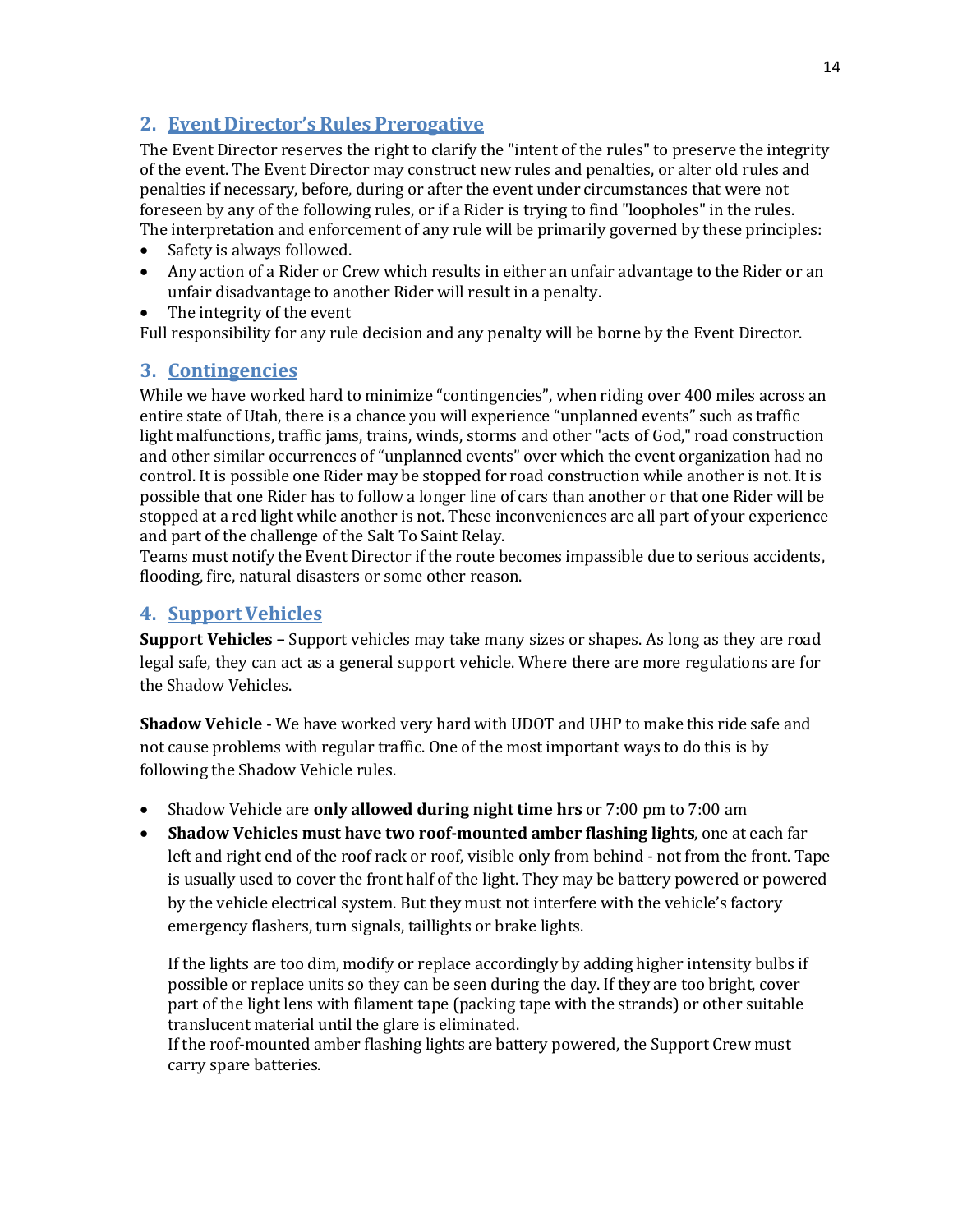The roof-mounted amber flashing lights must be bright enough to be seen during the day. However, they must not be so bright as to interfere with other driver's vision. Amber lights must be on and working at all times when Shadowing a Rider.

- Shadow vehicles may not be wider than 6'6" and/or longer 20'. To use a larger vehicle to "shadow" creates unsafe riding conditions for other riders on the road and absolutely must not be down
- Shadow Vehicles **must have a federal DOT standard reflective Slow Moving Vehicle Triangle.** These are orange equilateral triangles with 12-inch sides and 1.5 inch reflective red borders. The triangles must be displayed on the rear of the Follow Vehicle while following directly behind the Rider. This DOT triangle must be visible to drivers approaching from the rear. The triangle must be removed or covered when traveling at normal highway speeds. However, the triangle may be left in place during Leapfrog Support. Bike racks mounted to the rear bumper of Support Vehicles must not obstruct the required Support Vehicle signage, including Caution Bicycles Ahead, Team Number and Slow Moving Vehicle Triangle.

**Transition Access Limitation -** There are a number of Transitions that have vehicle size limitations to be aware of. Vehicles larger than 6'6" wide and or 20' long are not allowed to pull into these transition areas directly. (see Transitions section for breakdown). If your team is using a vehicle larger than the above stated dimensions, you will need a second vehicle to act as the "Shadow Vehicle" and to access some of the transitions. If you plan to "Shadow" your rider at any time during the event, this can only be done with a vehicle that meets the size limits of a "Shadow Vehicle" and is equipped properly. Yes, this can be a pain, but it's a safety thing. So, do it!

Remember, this limitation is only for vehicles larger than larger than  $6'6''$  wide and or 20' long, so larger RV's. We still allow the use of larger vehicles but when it comes to shadowing and some of the transitions please be aware.

#### **Required**:

- Each Team will be given two adhesive signs displaying their team number. At least one of these signs must be visible on the rear or side windows of each support vehicle.
- Each Team will be given two "Caution Bicycles Ahead" sings. They are to be placed in visible locations on the rear of each support vehicle.

#### **Recommended**:

We recommend you also display your Team name and number on the other two sides of the vehicles. Because it took a lot of thought to think that puppy up.

• Decorate your vehicles. Drawings on the windows, add inspirational speeches, tally up the number of people you pass. Do whatever it takes to win the best decorated support vehicle competition.

#### **5. Riders**

- Riders are required to follow **all road regulations without exception**.
- The rider assigned to the leg at hand (the rider progressing down the course) is required to carry the satellite tracker
- **Follow road regulations! If you do not you will be disqualifies**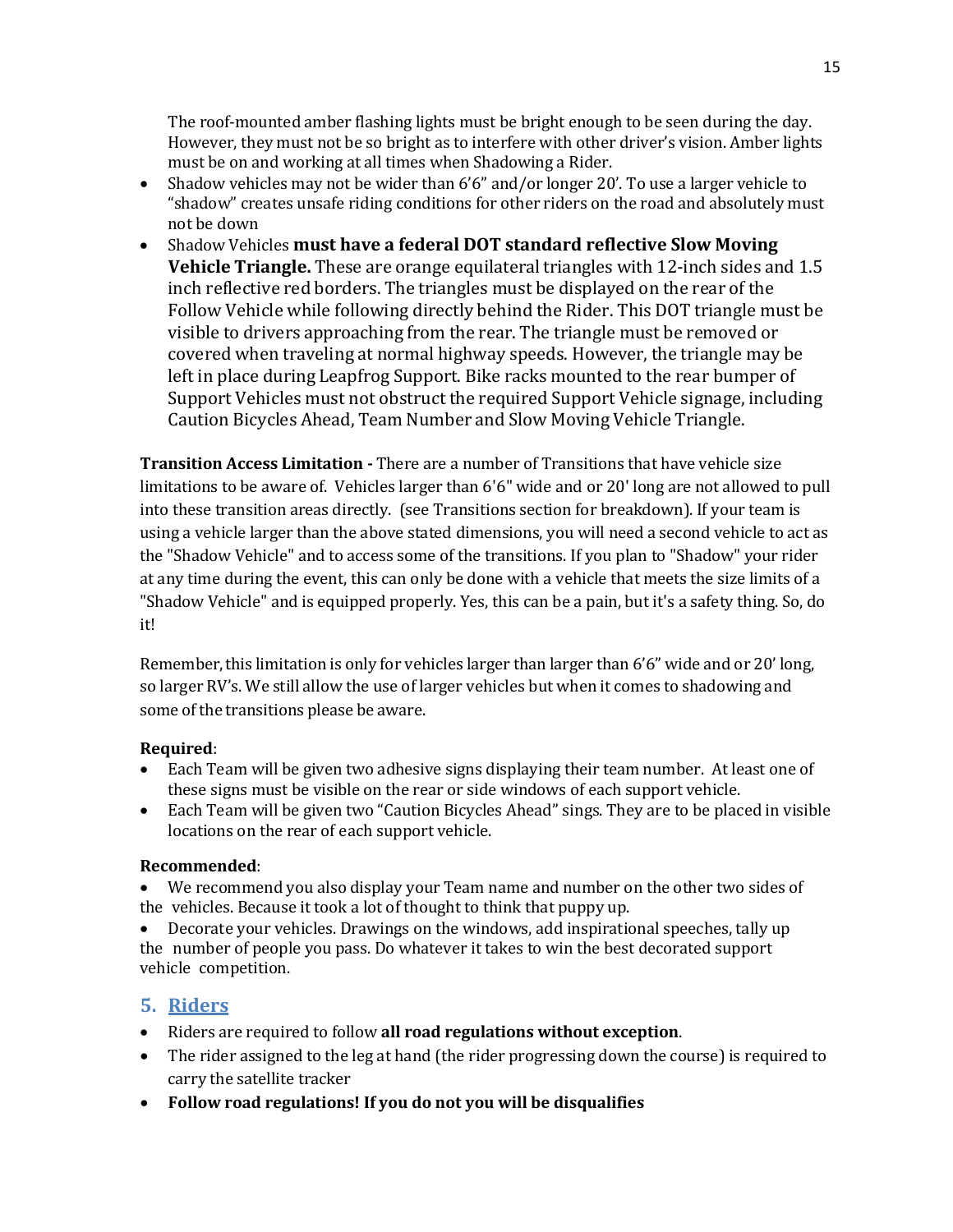- Did we say follow road regulations?
	- There will be **no** closed intersections, road closures or traffic directing of any kind. If there is a stop sign… Stop! Hopefully you're catching the point. Local police have the ability to ticket any cyclist that is not following road regulations, and have informed us they will be watching. If any of our participants are cited for breaking road regulations their entire team will be automatically disqualified, and they will be publicly shamed. We say this because the more issues we have with participants not following road regulations the more likely it is that they event will not receive the needed permits in the future.
- If a rider becomes lost or travels in the wrong direction, we recommend that they **return** to the point on the course where they went wrong and start from there.
- All cyclists must ride non-gas powered bicycles. This includes tandems, hand cycles, unicycles, fixed gear bikes, recumbent and, yes, it includes pedal assist E-Bikes.
- Riders that desire to use a electric assist e-bike much contact the RD for permission and regulations. We will allow pedal assist e-bikes on a case by case scenario.
- Do not take items from a moving vehicle. This is not the Tour de France, and much as you may feel OK with this, it cannot be done during this event.
- Support vehicles cannot assist riders in forward progression. No holding onto mirrors or pushing riders up the hills.
- Riders must wear a helmet whenever on a bicycle
- Teams may have more than one rider on the road at a time if so desired. We recommend you send two riders out at a time during night time hours to increase their visibility
- No naked riding
- No interfering with other riders or teams
- Ride single file unless passing

#### **A. Bicycle Marking**

- Each Rider will receive a number plate to be attached in a visible location on the rear of the bicycle, i.e. back of seatpost, or top of seat stay
- Bicycles that are used at night must be visible from all 4 directions.

#### **B. Night Time Riding**

- Night time riding hours are **7:00pm to 7:00am**.
- Riders must be visible from all four directions during night time hours. That means headlight, taillight and then reflective material on right and left sides. We recommend reflective tape on your bike in addition to the required reflective clothing.
- All cyclists riding at night must have at least one headlight and one red flashing tail light. We recommend riders have two headlights while riding. This way you have a back up if batteries in your primary light die. If you are seen riding without a light **you will be disqualified.** Officials will take your numbers and satellite tracking device and you will be asked to leave the course. Just don't do it! It is not safe!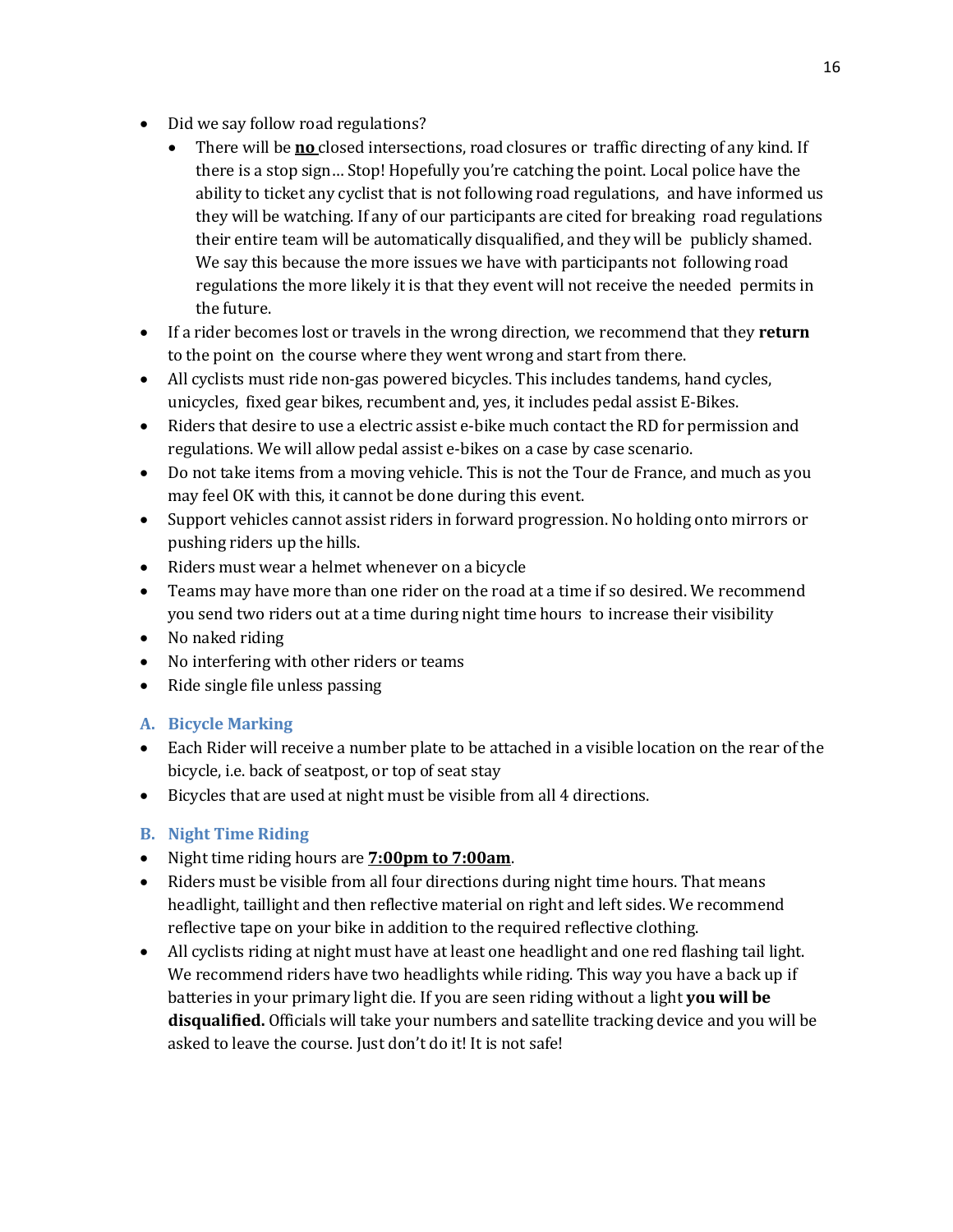#### <span id="page-17-0"></span>**6. Transitioning**

- Riders must come to a complete stop before handing Satellite Tracker off to the next rider.
- Riders must transition off of the road. Do not stop in the road; it is dangerous.
- Support Vehicles wishing to stop to cheer their riders on, or to transition to a new rider must pull off the road only where there is a legal parking area. Pulling into the dirt on a road shoulder is not permitted. You must only park in legal parking areas. Violation of this can result in disqualification.
- Once a rider has stopped in the transition area, the team can help him/her transfer the Satellite Tracker to the next rider
- If support vehicles must stop, they must be pulled out of the way of cyclist and other road traffic. But again, this cannot be in dirt shoulders. They have to be legal parking locations.
- Many of the transitions take place in small towns, please be courteous to the residents by keeping the noise to a minimum during night time hours.

#### **7. Support Vehicles (SV)**

- SV must be road worthy and legal
- No persons should ride in any illegal fashion, such as in camp trailers, trunks, roof racks or other unwise places
- SV cannot hand items to a moving cyclist. This is not the Tour de France
- SV cannot interfere, block, heckle or bother cyclist from other teams
- SV must pull completely off the road, all four tires, in transition areas to ensure safety of the support crew and cyclist
- When pulling off the road for any reason, do so only in legal parking areas, and the SV must pull completely off even if it is stopping "just for a second"
- Provided signs must be posted in a visible position on the back of the SV

### **Safety! Safety! Safety!**

<span id="page-17-1"></span>Safety is the most important thing of all. Road cycling can be a dangerous sport. There are dangers like rumble strips, pot holes and other road damage to be aware of, and then there are those large motorized things to deal with. Throw in night time and over 400 miles, and potential for an accident is definitely there. That being said, if we work together, follow the rules, putting safety first and use our best judgment, we can minimize the risk, have a blast and accomplish something great.

It is important to remember that participants must follow all road regulations. Doing so will decrease the probability of accidents.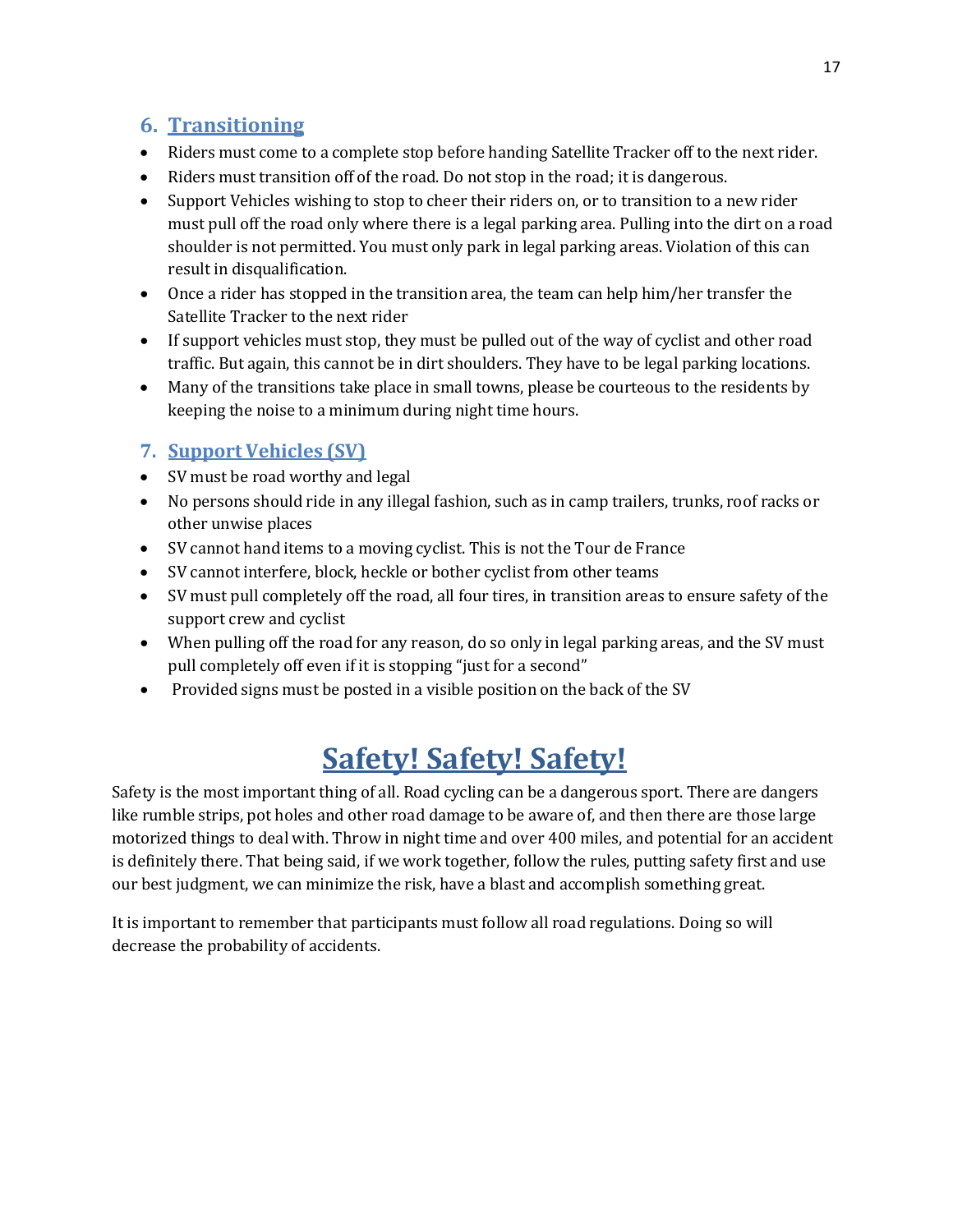### <span id="page-18-0"></span>**"The Law"**

A course official, "The Law", will be driving the course, during event hours, looking for rule violators or safety hazards. They have the authority to disqualify any team, give time penalties or any other consequence they see fit. They are there to help keep the event safe. Please treat them with respect and inform them if you see any problems

We have tried to leave much of the ride format up to the teams, but for safety purposes, we do require that you follow certain guidelines to ensure the safety of all participants. Be sure to know and understand the safety section in its entirety, to ensure there are no problems, disqualifications or accidents. **They will be watching.**

### **Post Ride**

**Contests**

#### <span id="page-18-2"></span><span id="page-18-1"></span>**Best Video**

You could go for power, beauty, comedy or drama…up to you. It can be still shots or video, but must be in edited into video format, hence YouTube.

Now let your imaginations flow and see if you are good enough to win a free team entry to the 2022 Salt To Saint Relay. The video must be submitted by the end of the day on the **first Sunday** in October. Then there will be one week of voting. You may recruit votes (not buy votes) by sharing said video up until midnight on the **third Sunday** of October. The winner will be announced the following Monday. The team with the winning video will receive a free entry for the following year.

#### <span id="page-18-3"></span>**Best Picture**

Bring along your cameras! Not only will it provide great memories to stroll with, but if your picture is chosen as the "Best Picture" it will be used in our marketing and you get some really cool compensation. A hard copy needs to be submitted to [info@salttosaint.com.](mailto:info@salttosaint.com) Photos will be posted on FB and voted on. More details will be sent out post event.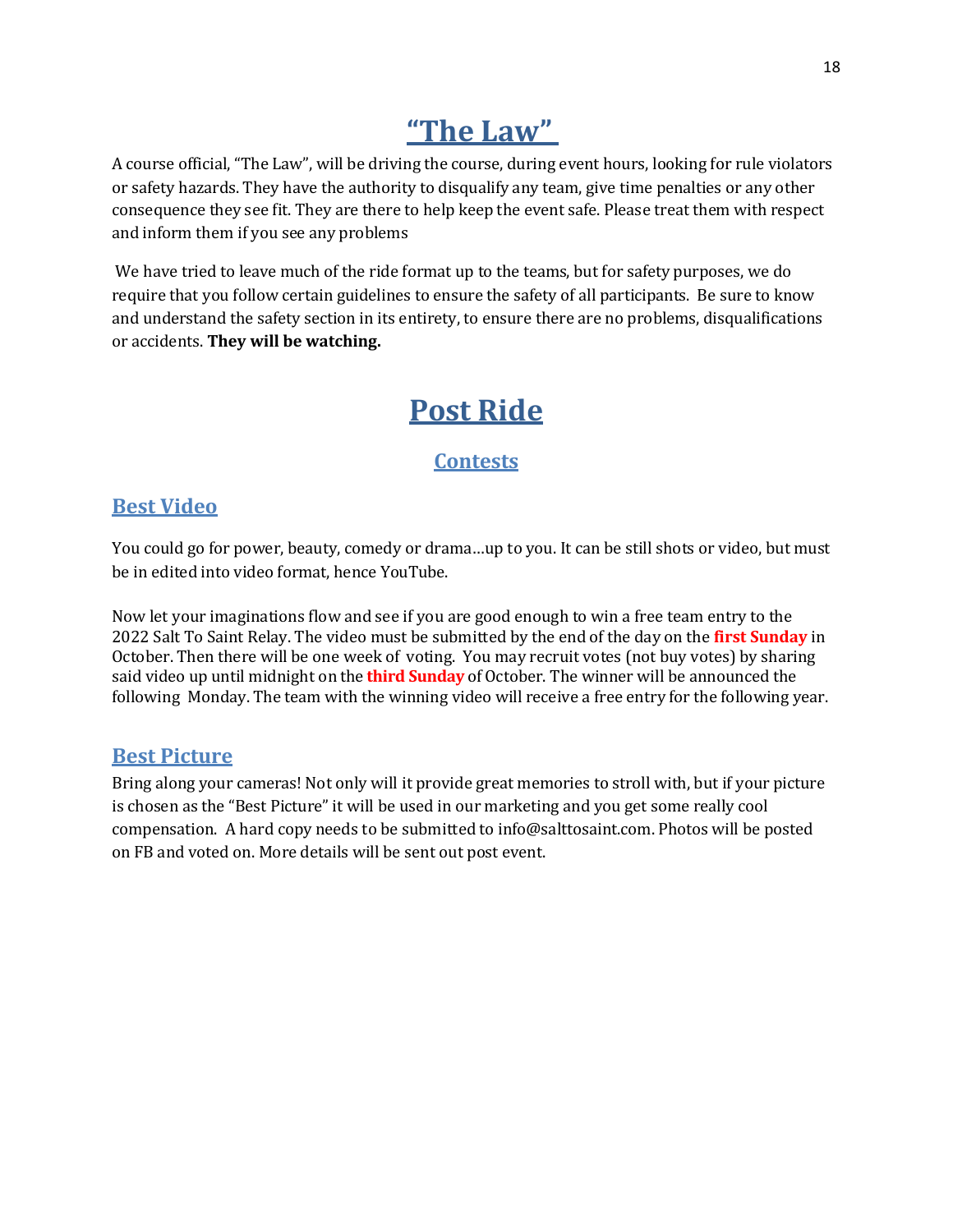### **On Course Markings**

<span id="page-19-0"></span>Examples of the on course markings will be displayed at the start line. Make sure to be familiar with them.

### **Basic Leg Description:**

<span id="page-19-1"></span>These leg descriptions are designed to help you get a better idea of what each leg holds for you. This list is a basic overview and does not necessarily cover all road conditions or situations you may encounter on a given leg. It would be a great thing for riders know before riding the leg they are responsible for.

Here are a few things it will cover:

- 1. Type of riding definitions:
	- City riding stop lights, intersections, stop signs, possible motor vehicle traffic & parked cars.
	- Neighborhood riding frequent intersections, slower traffic, parked cars, speed bumps & pedestrians.
	- Highway riding rumble strips, potentially narrow shoulders, higher speed traffic & fewer course markings.
	- Pathway riding potential driveway and street crossings, dogs, pedestrians, slow cyclists & pavement cracks.
- 2. Restroom locations
- 3. Gas locations
- 4. Road condition: Excellent, Good, Fair, Poor
- 5. Transition Parking